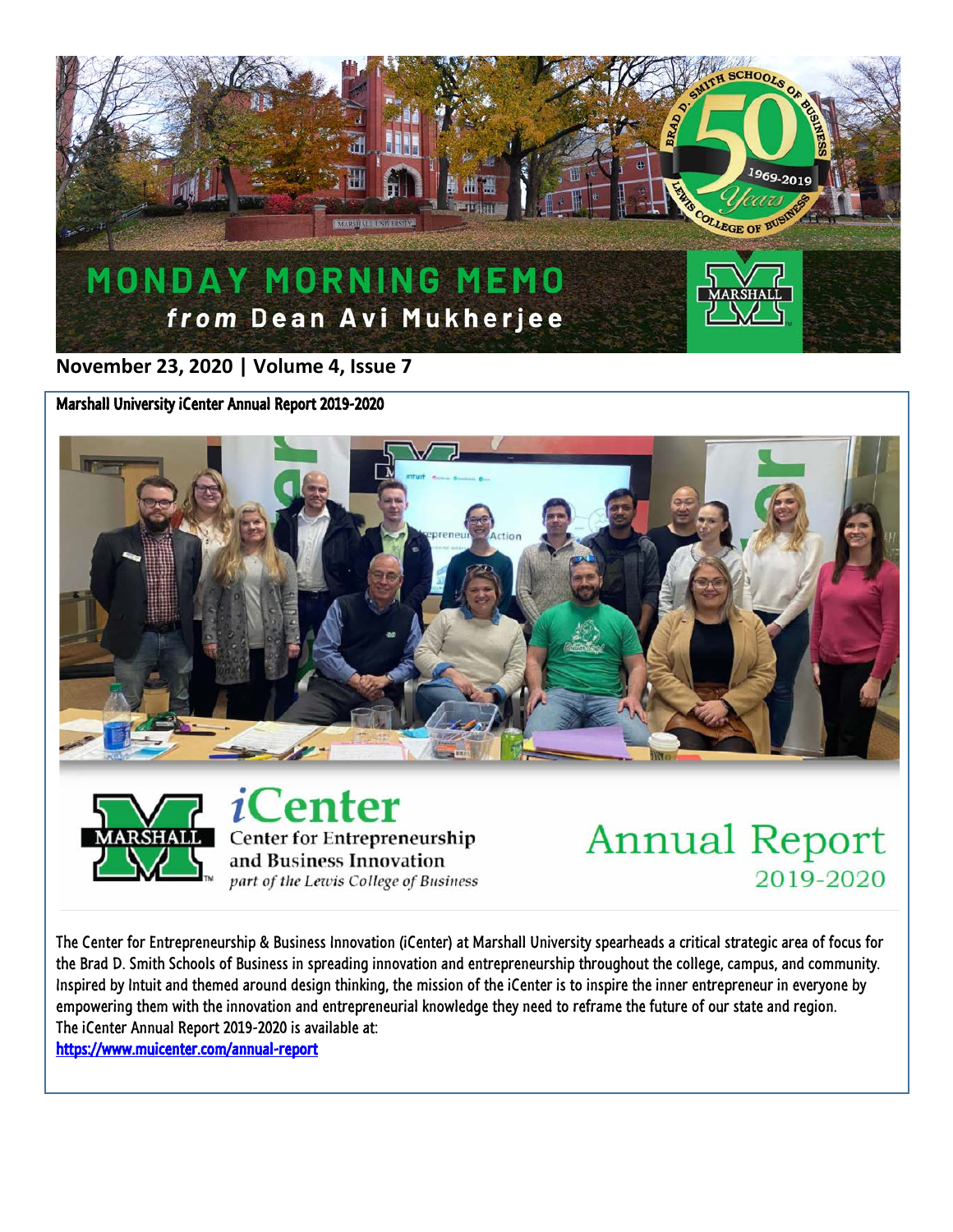

## Brandon Dennison and Collin Meadows named iCenter's first Entrepreneurs in Residence



The Marshall University Center for Entrepreneurship and Business Innovation (iCenter), part of the Lewis College of Business, has announced Brandon Dennison and Collin Meadows as its inaugural cohort of entrepreneurs in residence (EIRs). We are excited to have Brandon and Collin as our inaugural entrepreneurs in residence. Their expertise in social entrepreneurship and technology will elevate and impact the level of start-ups generated by the iCenter and their grant partners.

Dennison, a lifelong West Virginian, is the founder and CEO of Coalfield Development. Coalfield Development has helped generate over 50 new social enterprises and trained over 1,200 people facing barriers to employment. Meadows is a Marshall University graduate with degrees in computer science and applied mathematics. He is a founding member of Tech304, a West Virginia-based technology development firm with a hyper focus on stimulating the local economies and communities.

The EIR program is made possible through the Simulated Workplace Entrepreneurship Education Pathway (SWEEP) grant from the Appalachian Regional Commission (ARC). This grant is operated by the EdVenture Group Inc. in partnership with the iCenter and the West Virginia Department of Education. Dennison and Meadows will provide expertise in social entrepreneurship and technology, respectively, to support the development of student-founded entrepreneurial ventures and an entrepreneurship career pathway for high school Career and Technical Education students.

Amber Ravenscroft, is the manager of innovation at the EdVenture Group, Inc. "The goal of the SWEEP program is to infuse entrepreneurship into existing career and technical education programs to encourage the emerging workforce to explore and create new opportunities within their local community," Ravenscroft said.

Both Dennison and Meadows look forward to providing their expertise and skill sets to Marshall University and the iCenter team. "I am excited to work with students and faculty to explore social entrepreneurship, which I view as a key strategy to rebuilding the Appalachian economy and advancing a more just community," said Dennison.